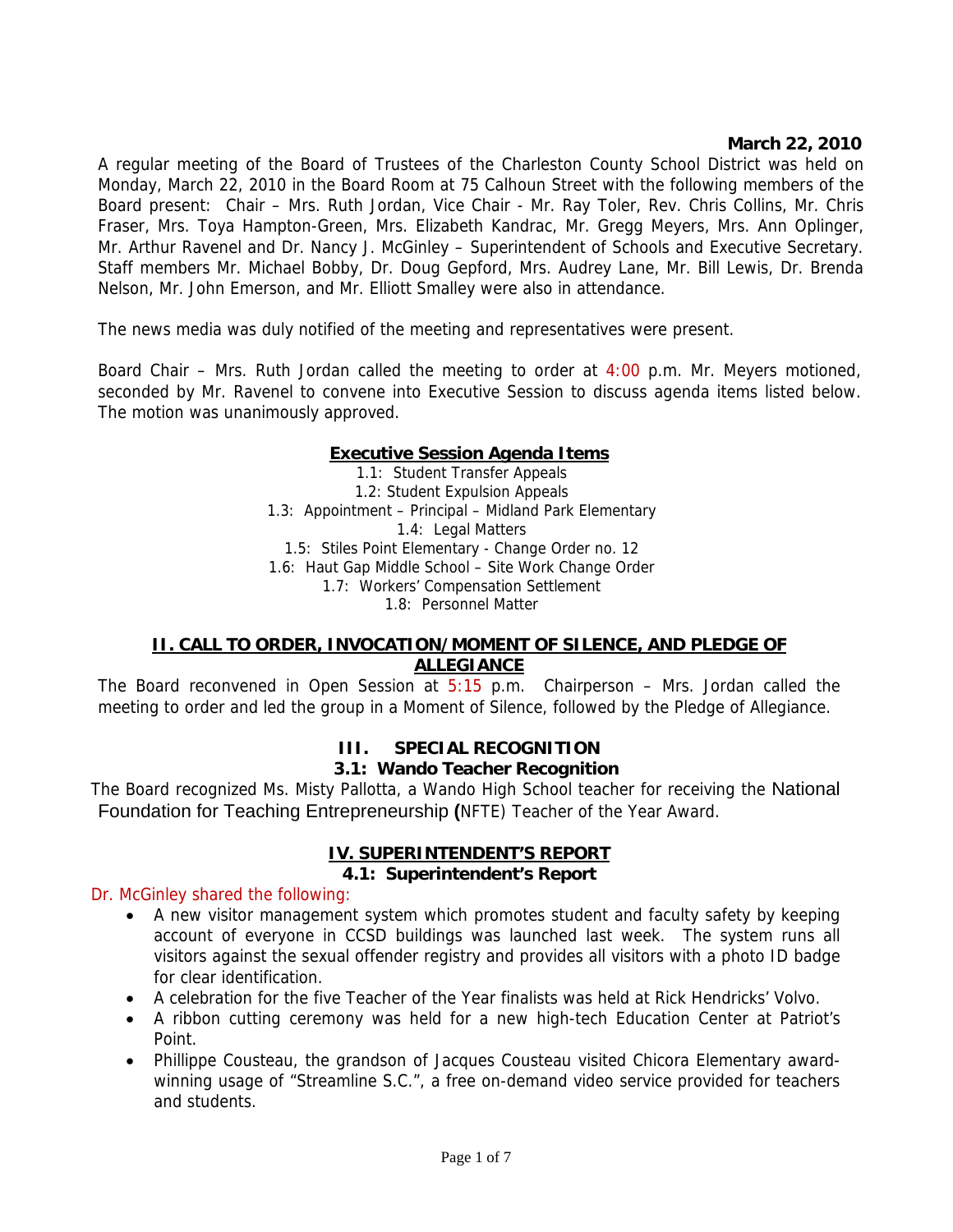- The District has been planning behind the scenes for the Accelerated Literacy Pathways that will begin this summer.
- The District is working on parent notification letters that will be timed with the  $3<sup>rd</sup>$  nine week report card, which goes out on March 30<sup>th</sup>.
- As a follow-up to the seismic reports, the district conducted parent meetings at each of the downtown schools with seismic issues. Engineers were brought out to the parents who provided feedback on the kinds of relocation factors that were most important to them.
- John Emerson reported at the end of last week, the District raised over \$51,000 for the children and families of Haiti. In closing, Dr. McGinley thanked the CCSD community for its kindness and generosity.

### **V. VISITORS, PUBLIC COMMUNICATIONS 5.1: Visitors, Public Communications**

- 1. Ms. Claire Curtis, Mr. Lonnie Hamilton, III, Mr. Jerry Ballinger, Mr. Larry Krounoff, Ms. Andres Brisbin, Ms. Julie Hussey, Ms. Jamie Molony, Mr. Michael Allen, Mr. Arnie M cClure and Mr. Mark Cumins addressed the Board regarding relocation of schools with seismic issues.
- 2. Ms. Vonie Gilrsath addressed the Board regarding a new school in the St. Andrews area and urged the Board to schedule a community meeting to share details about this project.

# **VI. APPROVAL OF MINUTES/EXECUTIVE SESSION AGENDA ITEM**

Mr. Toler motioned, seconded by Mr. Collins approval of the Open and Executive Session minutes of March 8, 2010. The motion was approved 9.0 after Mrs. Kandrac pointed out that page 6.1-3 should have Roman Numeral VI instead of XI.

# **6.2: Motions of Executive Session of March 22, 2010**

The Board approved the following motions that were made in Executive Session:

1.1: Student Transfer Appeals – The Board approve student transfers C, D, H and G; student transfer appeals A, B, E, F, I, K, L, M, N, O and P were denied. The vote was 8-1 (Kandrac opposed. Student transfer N was deferred for information on housing.

1.2: Student Expulsion Appeal – The Board identified a date to hear a student expulsion appeal. No action was taken.

1.3: Appointment – Principal – Midland Park Elementary - The Board approved the appointment of Ms. Diane Benton to the position of principal at Midland Park Elementary. The motion was approved 9-0.

# 1.4: Legal Matters –

Greg Mathis Charter

- A. The Board approved a motion to issue a notice of revocation to G. Mathis Academy for the end of this academic year. The motion was approved 9-0.
- B. The Board approved a motion authorizing General Counsel to resolve a claim regarding Gregg Mathis Charter. The motion was approved 9-0

1.5: Stiles Point Elementary - Change Order No. 12 – The Board approved a motion for staff to enter into a Change Order No. 12 with Metro Contracting for constructing a five foot concrete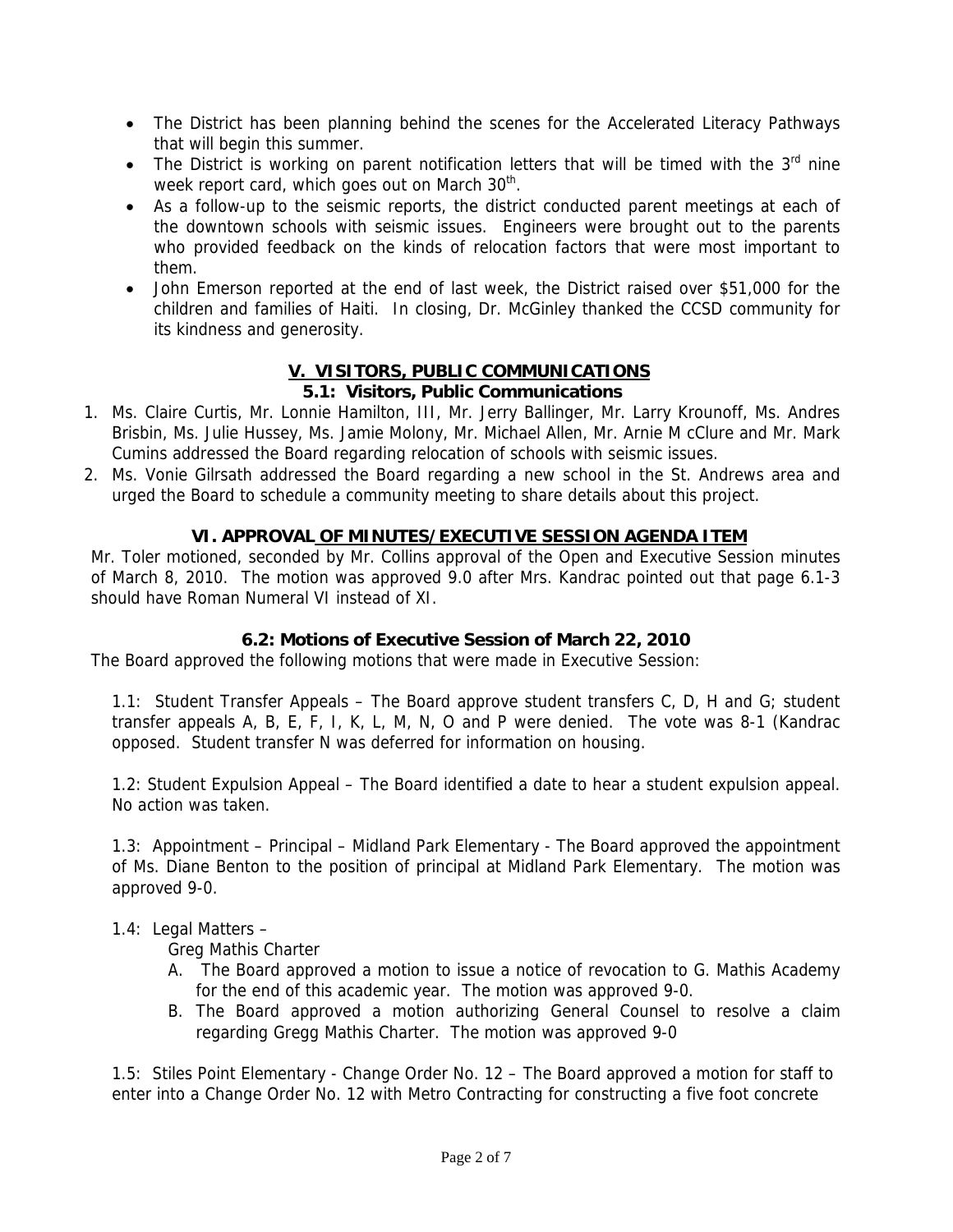sidewalk around the perimeter of Stiles Point Elementary School in the amount of \$129,339.00. The motion was approved 9-0.

1.6: Haut Gap Middle School – Site Work Change Order – The Board approved a change order with Newton Builders, Inc. for the site work required by the City of Charleston Technical Review Board in the amount of \$136,182.00. The motion was approved 9-0.

1.7: Workers' Compensation Settlement – The Board approved a motion authorizing a Workers' Compensation Settlement. The motion was approved 8-0-1 (Toler abstained).

1.8: Personnel Matters – The Board received information on three personnel matters. No action was taken.

## **6.3: Financial Minutes of March 8, 2010**

Mrs. Jordan motioned, seconded by Mr. Collins approval of the financial minutes of March 8, 2010, 2010. The motion was approved 9-0.

# **VII: MANAGEMENT REPORT**

# **7.1: Presentation – High Priority Work Required to Open School Year 2010-2011**

Mr. Bobby presented information on high priority work required to open school year 2010-2011. Mr. Bobby said it is necessary to add resources and staff to accomplish goals listed below:

- Relocation of the CDFC due to lease termination
- Expansion of the Child Development Programs
- Early Headstart
- Potential Relocation of District 20 Schools
- Relocation of Portables at 9 sites
- Addition of Portables to various sites
- Literacy Pathways Program  $-1$ <sup>st</sup> and  $6<sup>th</sup>$  Grades
- High School Alternative Sites
- Opening of New Buildings (7)
- Construction Planning Project Stall HS and Midland Park ES

# **7.2: Capital Projects Report – January 2010**

The Board received the January 2010 Capital Projects Report as information.

# **VIII: CHARLESTON ACHIEVING EXCELLENCE UPDATE**

## **8.1: Global Studies Curriculum**

Ms. Maura Ondo, Ms. Melissa Tranchida, Ms. Elizabeth McLaughlin and Mr. Antoine Calwell presented curriculum information for Memminger School of Global Studies to the Board.

# **IX**. **POTENTIAL CONSENT AGENDA ITEMS**

**9.1: Approval – Second Reading – Board Policies** 

# **A. JICG – Tobacco Free Schools – Student**

# **B. GBED - – Tobacco Free Schools – Employee/Visitor**

A recommendation to approve the second reading of Board policies listed above. Mrs. Oplinger motioned, seconded by Mr. Meyers approval of the second reading of Board Policies JICG and GBED. The motion was approved 9-0.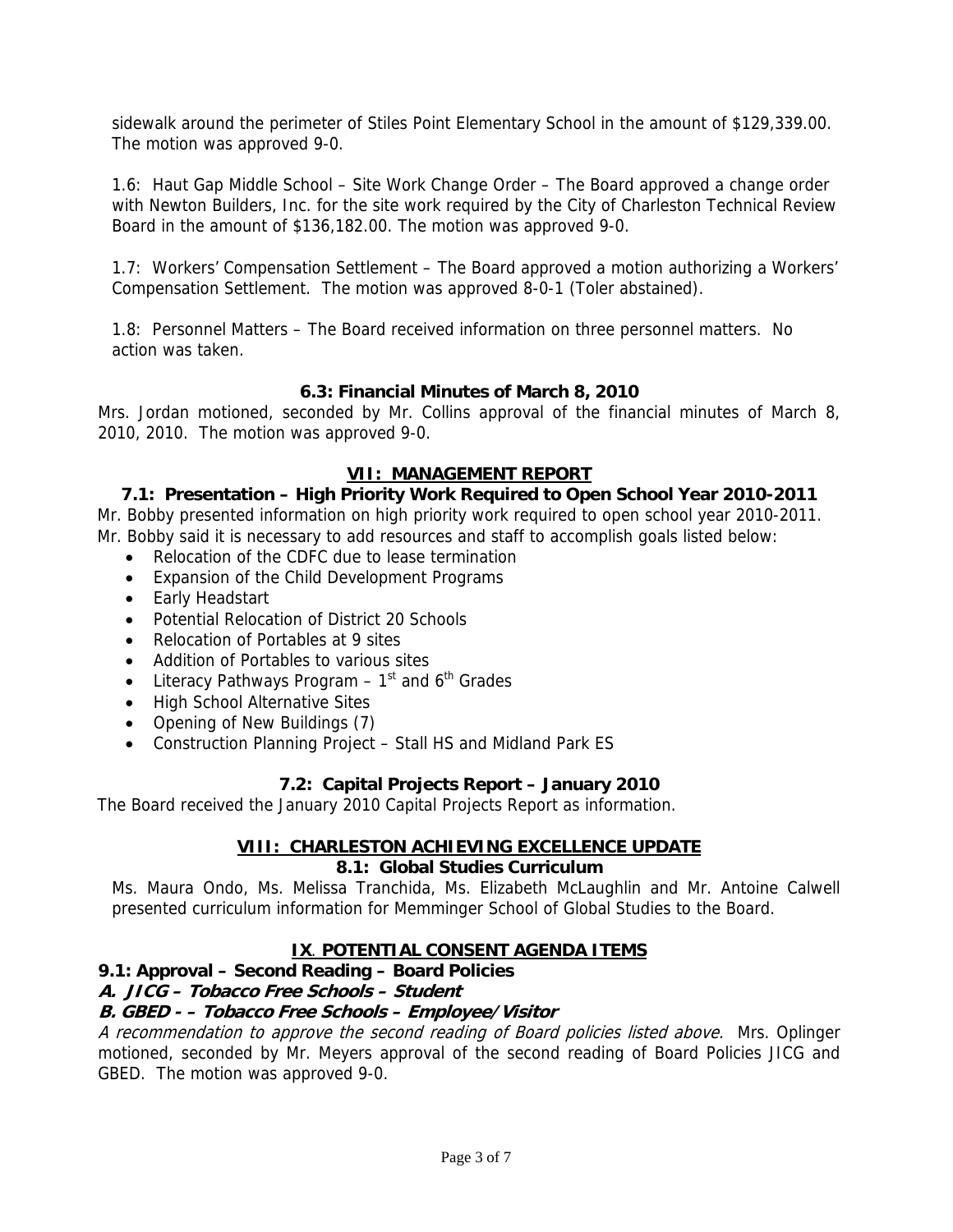**9.2: Home Instruction Application –** A recommendation to approve a home instruction application. Mrs. Oplinger motioned, seconded by Mr. Meyers approval of the home school application. The motion was approved 9-0.

**9.3: Annexation of Land, Section 48-W (TMS #172-12-00-035 and #172-12-00-018 –**  A recommendation to authorize the Superintendent to annex land, Section 48-W (2.8 acres) into the City of North Charleston, at no cost to the district. Mr. Meyers motioned, seconded by Mr. Collins approval of the recommendation authorizing the Superintendent to annex land Section 48W (2.8 acres) into the City of North Charleston. The motion was approved 9-0.

**9.4: Federal Title I School Improvement Process –** The Board received information on an alternative governance Oversight Board at Stall HS (RP), Goodwin ES (RP-Delay), Alice Birney MS  $(R)$ , and Burke HS  $(R)$ . No action was taken.

**9.5: Facility Use Request – Archer, Fraser, or Baxter-Patrick -** This item was pulled from the agenda. Therefore, no action was taken.

**9.6: Bond Anticipation Notes -** A recommendation to approve the resolution authorizing the Sale of General Obligation Bond Anticipation Notes, in the amount not to exceed \$16,700,000.00.

Mr. Bobby requested the amount be increased from \$16,700,000 to \$17.8 million to include funds to move CDFC before the end of July and the remainder would pay for options if a Board decision is made to relocate schools with seismic issues this summer. Issuance of Bond would take place at the end of April 2010. Mr. Fraser motioned, seconded by Mr. Meyers approval of the recommendation authorizing the sale of General Obligation Bond Anticipation Notes in the amount of \$17,800,000.00. The motion was approved 9-0.

**9.7: Refunding Resolution (PFM and GO) –** A recommendation to approve a Resolution to Refund Series 2001 and 2001B General Obligation Bond. Usual and customary fees for the costs of issuance which will be funded through the proceeds of the Note sale Series 2001 - \$46,640,000 and Series 2001B - \$14,330,000). Mr. Fraser motioned, seconded by Mr. Meyers to approve the recommendation to approve a Resolution to Refund Series 2001 and 2001B General Obligation Bond. Usual and customary fees for the costs of issuance which will be funded through the proceeds of the Note sale Series 2001 - \$46,640,000 and Series 2001B - \$14,330,000). The motion was approved 9-0.

Before the Board discussed agenda items 9.8 – 9.10, Dr. McGinley said staff was directed to do a seismic analysis on buildings with multi-stories, masonry or soil conditions. The assessment was done based on building codes. Sanders Clyde and Rivers were part of the 2005 assessment. She shared the results of the findings and recommended Buist, Memminger, James Simons, Charleston Progressive Academy and Sullivan's Island be relocated with a commitment to return them in three years. Mr. Lewis summarized the cost to repair or rebuild buildings. He also said staff is looking at renovating the administration building at 75 Calhoun Street to use for school space. In response to questions about why Sullivan's Island is included with District 20 schools, Mr. Lewis said it's because of un-reinforced concrete. He added that it was discovered during the assessment that the roof would come off if the walls shifted. Also in response to a question about other schools that may have same issues, Mr. Lewis referred to page #27 of his report (Recommendations: Schools with Life Safety Issues). The Seismic Inspection Priority report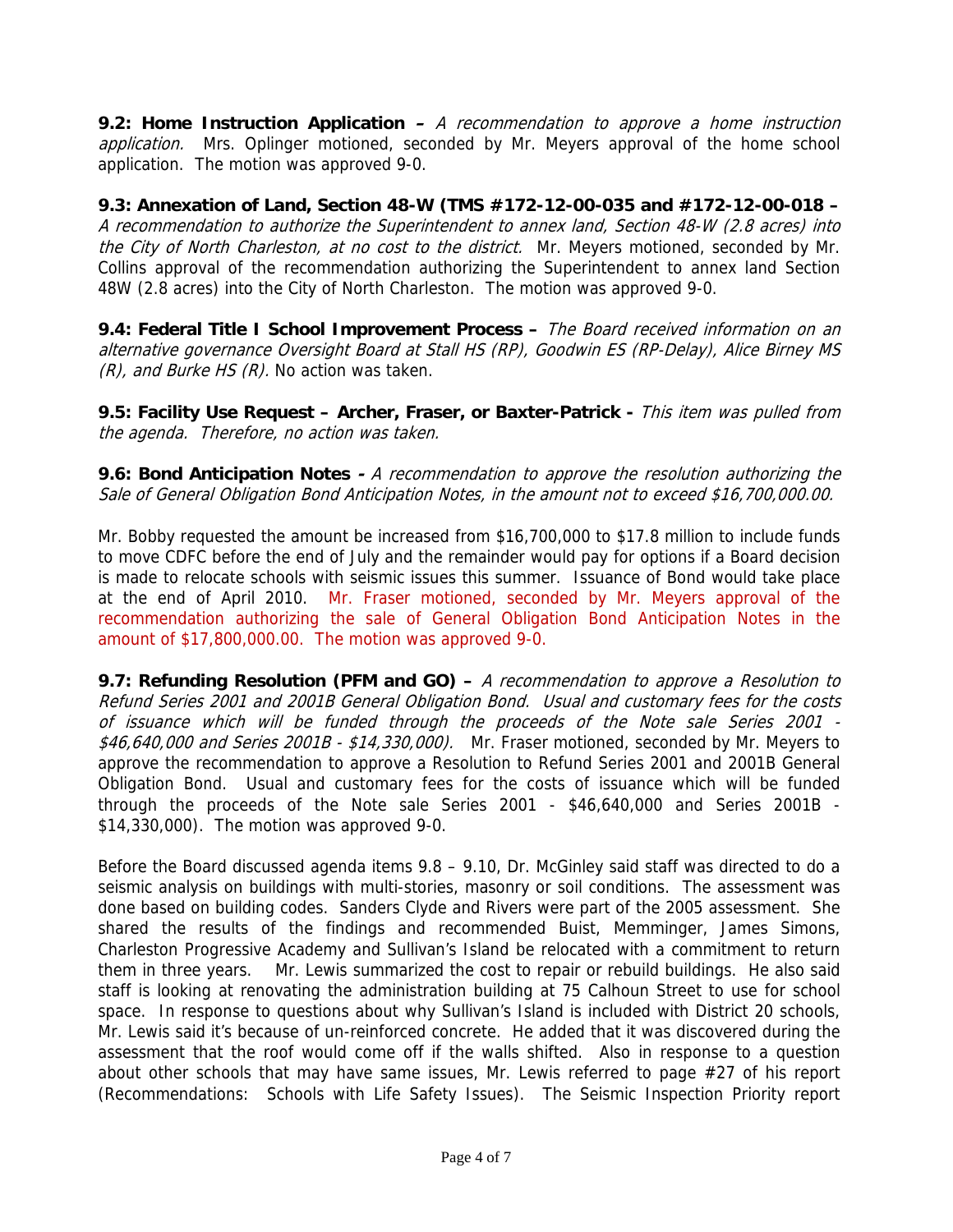categorizes all schools. Schools in Category 1 were schools with un-reinforced masonry andpoor soil condition. He reviewed other schools, district by district, which has either been addressed or are on the list to be upgraded. The group discussed swing space upgrades and funding to prepare them for occupancy. According to Mr. Lewis, there is a significant decrease in risk at swing space properties. Mrs. Jordan said staff was directed to present the information to the public, discuss when and where, cost for repairs/replacement before the Board takes action. Mr. Collins suggested a Seismic Committee be formed to study the report and make recommendations. Dr. McGinley said the full packet will be posted on the District's website at 7pm tonight. Mrs. Jordan said a Capital Planning Committee will be formulated. Mr. Meyers commented about the earthquake of 1886 and the risk of those buildings being within the fault line and said no one wants to want children to die on their watch. He appreciates the work of staff and sense of urgency. Mrs. Green urged the Board to talk about pursuing financing and suggested agenda item 9.9 be amended to include the words "this year" to statement about financing.

In response to Mr. Ravenel's statement that Charleston Math and Science Charter should not be asked to move to another campus because their area is not seismically challenged, Dr. McGinley said that no one objected the suggestion to move the school to the Academic Magnet campus on the Naval Base. However, they wrote their issues with the relocation, made technology requests and asked for a commitment to return to their current location.

Mr. Troy Williams presented info on swing options as follows. He added that this information has been posted online and fact sheets will go out to parents on tomorrow. Parent survey information for each school were shared.

| Schools                       | Option A               | Option B            | Option C                  |
|-------------------------------|------------------------|---------------------|---------------------------|
| <b>Buist</b>                  | <b>Academic Magnet</b> | <b>Berry Campus</b> | <b>Wando South Campus</b> |
| <b>Charleston Progressive</b> | <b>Berry Campus</b>    | Brentwood           | Whitesides                |
| James Simons                  | Brentwood              | Mobiles at Rivers*  | <b>Berry Campus</b>       |
| Memminger                     | Brentwood              | Mobiles at Rivers*  | <b>Berry Campus</b>       |
| Sullivan's Island             | Whitesides             | Whitesides          | Whitesides                |
| <b>Relocation Costs</b>       | $$1.1M - $1.3M$$       | $$1.3M - $1.5M$     | $$1.3M - $1.5M$           |

## **Options for Relocation of Campuses with Life Safety Issues**

\*Staff met with leadership of Charleston Charter for Math and Science to offer the option of temporarily relocating that school to AMHS campus on the Navy Base

Mr. Fraser said 75 Calhoun St. should be an option and suggested staff look at keeping students closer to their current school.

During discussion of funding options, Mr. Bobby said \$100 million was available in 8% Debt Funds and that \$150 million could be generated with a 20 year payoff. However, this would eliminate the 8% Debt Fund capacity. He cautioned 8% Debt Fund alone is not the solution. A meeting is scheduled for Thursday, April 25<sup>th</sup> to discuss function options—8% Debt Fund (pay as you go), Bond Referendum, Sales Tax, or a combination. Mrs. Jordan asked questions about prioritizing—fixing all schools at once and addressing needs at other schools across the district that are out-dated. She said life safety should be first on the list and continuing the building plan should be second.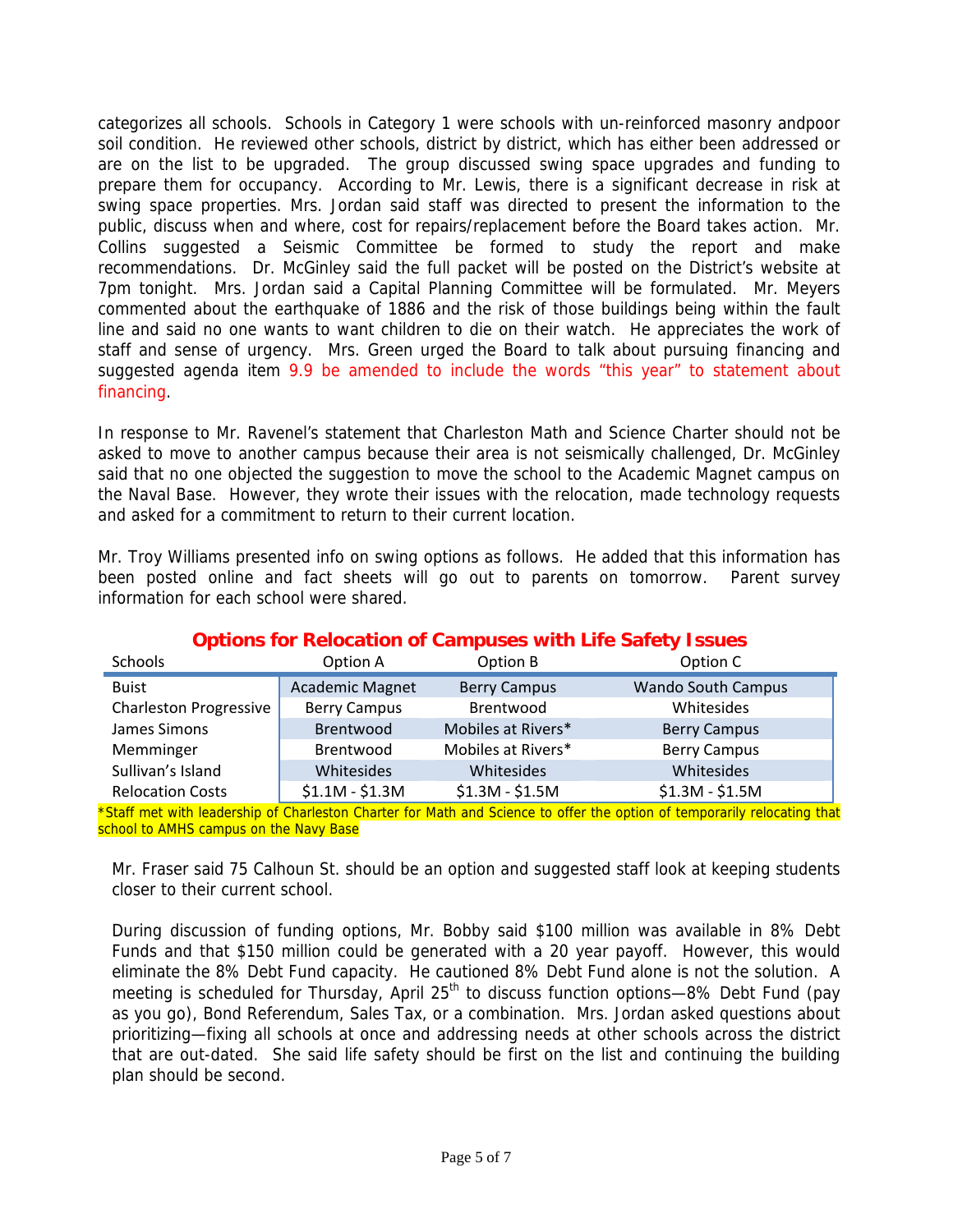## **9.8: Follow-up Schools with Identified Life Safety Issues –**

- A. Cost of school renovations and/or Replacements Information
- B. Recommendation to temporarily relocate the following schools to a swing space location--Buist Academy, Charleston Progressive Academy, Memminger ES, James Simons ES and Sullivan's Island ES – Action
- Recommendation to return students to District 20 campuses once schools can be made safe or rebuilt - Action
- C. Presentation of swing space options and next steps Information A recommendation to approve the resolution authorizing the Sale of General Obligation Bond Anticipation Notes, in the amount not to exceed \$16,700,000.00.

Recommendation to temporarily relocate the following schools to a swing space location--Buist Academy, Charleston Progressive Academy, Memminger ES, James Simons ES and Sullivan's Island ES – Action

Recommendation to return students to District 20 campuses once schools can be made safe or rebuilt – Action

Mr. Fraser motioned, seconded by Mr. Meyers to defer action on agenda item 9.8 to allow the Board time to receive additional information. The motion was approved 9-0.

## **9.9: Capital Funding – (Green, Fraser, Oplinger and Myers)**

The Board is committed to pursuing the following options this year to continue the Capital Program:

- 1. Bond Referendum 3. Eight Percent Debt Pay as you go
- 2. One cent sales tax 4. A Combination of A, B or C Options

School building projects will be prioritized as follows: Life safety issues, overcrowding, programmatic.

Mr. Fraser motioned, seconded by Mr. Meyers approval of a recommendation to pursue options – 1) Bond Referendum, 2) One cent sales tax, 3) Eight Percent Debt Pay as you go and 4) A Combination of A, B or C Options this year to continue the C this year to continue the Capital Program. The motion was approved 9-0.

### **9.10: Fund Allocation for Advance Designs**

A recommendation to direct staff to bring forth a proposal to re-allocate funds to begin advance designs for schools identified with life safety issues.

Mr. Fraser motioned, seconded by Mr. Meyers approval of a recommendation directing staff to bring forth a proposal to re-allocate funds to begin advance designs for schools identified with life safety issues. The motion was approved 9-0.

There being no further business to come before the Board, at 8:10 p.m. Mr. Meyers motioned, seconded by Mr. Collins to adjourn the meeting. The motion was approved by consensus.

Approved: